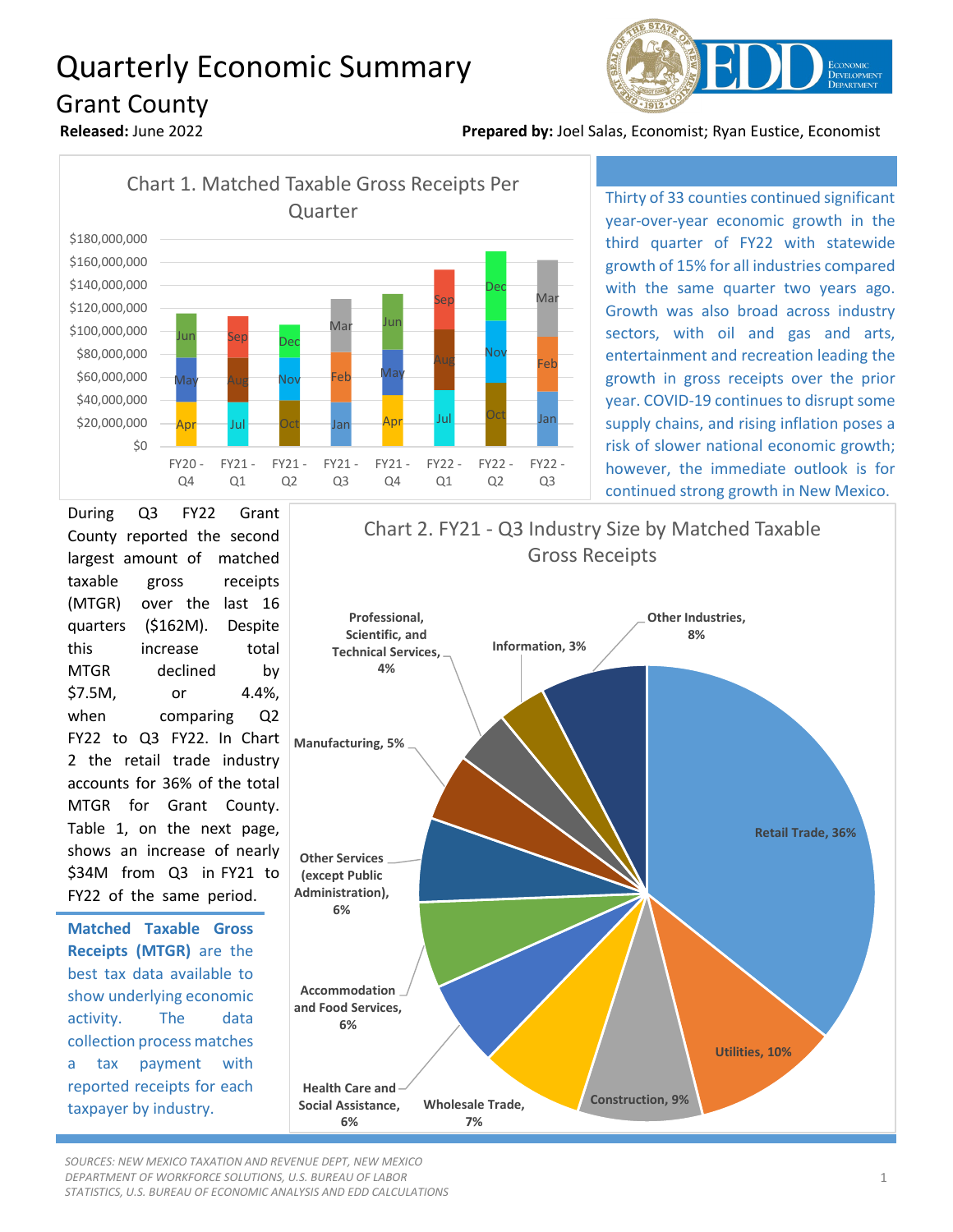## Quarterly Economic Summary Grant County



| Table 1. FY22 - Q3 Matched Taxable Gross Receipts by Industry |  |  |  |
|---------------------------------------------------------------|--|--|--|
|---------------------------------------------------------------|--|--|--|

| <b>Industries</b>                                     | <b>FY22 - Q3</b> |    | <b>YOY Growth</b> | YOY % Change |             | 2-Year % Change |        |
|-------------------------------------------------------|------------------|----|-------------------|--------------|-------------|-----------------|--------|
| Accommodation and Food Services                       | $9,902,961$ \$   |    | 1,572,347         |              | 19%         |                 | 15%    |
| Administrative/Support & Waste Management/Remediation | $2,489,346$ \$   |    | 715,761           |              | 40%         |                 | 77%    |
| Agriculture, Forestry, Fishing, and Hunting           | 266,723          | S  | (1, 134, 638)     |              | $-81%$      |                 | $-70%$ |
| Arts, Entertainment, and Recreation                   | 147,298          | S  | 40,836            |              | 38%         |                 | $-17%$ |
| Construction                                          | 14,365,730 \$    |    | (185, 459)        |              | $-1%$       |                 | 15%    |
| <b>Educational Services</b>                           | $409,382$ \$     |    | 288,204           |              | 238%        |                 | 101%   |
| Finance and Insurance                                 | $852,927$ \$     |    | (175, 238)        |              | $-17%$      |                 | 2%     |
| <b>Health Care and Social Assistance</b>              | $9,907,717$ \$   |    | 1,192,040         |              | 14%         |                 | 27%    |
| Information                                           | 5,514,985        | S  | 1,425,969         |              | 35%         |                 | $-32%$ |
| Management of Companies and Enterprises               |                  |    |                   | N/A          |             | N/A             |        |
| Manufacturing                                         | 7,752,884        | -S | 2,219,625         |              | 40%         |                 | 26%    |
| Mining, Quarrying, and Oil and Gas Extraction         | 1,706,758        | S  | 1,425,898         |              | 508%        |                 | 23%    |
| Other Services (except Public Administration)         | 9,700,926        |    | 3,654,669         |              | 60%         |                 | 1%     |
| Professional, Scientific, and Technical Services      | $6,345,716$ \$   |    | 1,777,844         |              | 39%         |                 | $-70%$ |
| <b>Public Administration</b>                          | $(593, 275)$ \$  |    | (595,083)         |              | -32914% N/A |                 |        |
| Real Estate and Rental and Leasing                    | $2,911,722$ \$   |    | 487,768           |              | 20%         |                 | 56%    |
| Retail Trade                                          | 58,057,212 \$    |    | 10,680,514        |              | 23%         |                 | 56%    |
| Transportation and Warehousing                        | $1,068,089$ \$   |    | (1,233,747)       |              | $-54%$      |                 | $-55%$ |
| Unclassified Establishments                           | $2,450,486$ \$   |    | 2,237,503         |              | 1051%       |                 | 388%   |
| <b>Utilities</b>                                      | 16,827,108 \$    |    | (648, 995)        |              | $-4%$       |                 | 45%    |
| <b>Wholesale Trade</b>                                | 11,868,584 \$    |    | 10,789,747        |              | 1000%       |                 | 600%   |
| <b>All Industries</b>                                 | 162,152,044 \$   |    | 33,951,095        |              | 26%         |                 | 21%    |

Table 1 also shows 14 industries that reported a year-over-year (YOY) increase. The largest increase came from the wholesale trade industry, which posted a YOY increase of \$10.8M or 1,000%.

Gross receipts tax (GRT) revenue collections dipped slightly in Q3 FY2, shown in Chart 4. From Q2 FY22 to Q3 FY22, GRT collections declined by \$82K or 4.3%. Over the last eight quarters GRT collections have averaged \$1.7M or \$120K less than the amount collected during Q3 FY22 (\$1.82M). Even with this decline, GRT collections had an upward trend over the last eight quarters.



*SOURCES: NEW MEXICO TAXATION AND REVENUE DEPT, NEW MEXICO DEPARTMENT OF WORKFORCE SOLUTIONS, U.S. BUREAU OF LABOR STATISTICS, U.S. BUREAU OF ECONOMIC ANALYSIS AND EDD CALCULATIONS*